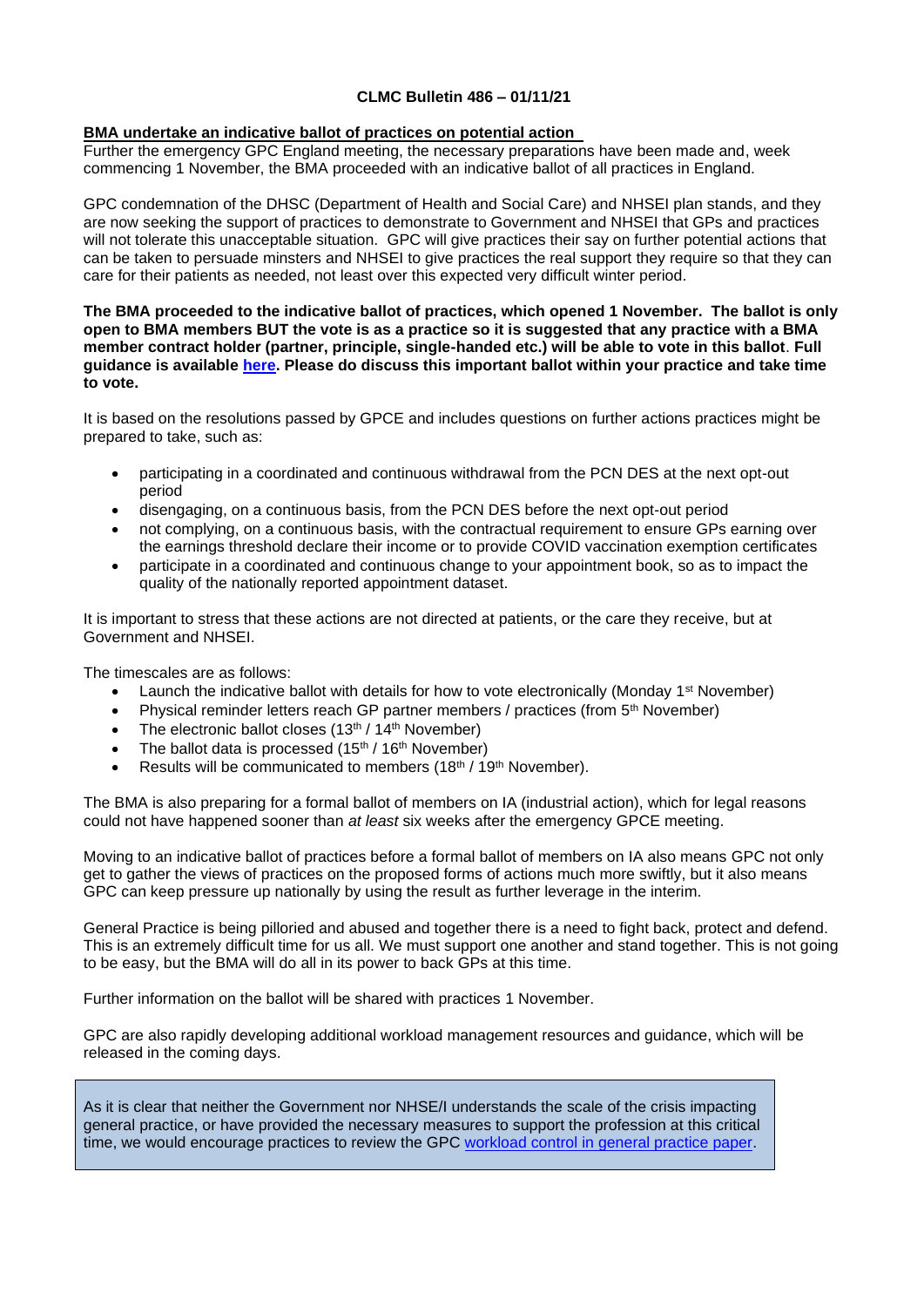Read the BMA statement following the GPCE vote rejecting the Government and NHSEI (NHS England and NHS Improvement) plan [here](https://bma-mail.org.uk/t/JVX-7L771-EC5E0CEA0D8A5317JCJOU4BA186991484320BE/cr.aspx)

The GPC [analysis](https://www.bma.org.uk/media/4702/bma-analysis-of-nhsei-package-for-general-practice-oct21.pdf) of the Government and NHSE/I plan

## **CLMC position**

All GPs and Practice Managers should have received an invitation to attend (via Teams) a profession wide meeting in Tees on 2 November at which we can explore next steps and the positive changes we can make in our area for the benefit of our patients and our teams. If you have not received this, please email [Jackie.jameson@nhs,net.](mailto:Jackie.jameson@nhs,net) CLMC hope that you will be able to join us for this important meeting to ensure we capture and enhance the good services and opportunities whilst leaving behind the unnecessary pressure and bureaucratic demand that takes us away from the very thing that we all want to deliver, safe quality patient care. Enough is enough. We will get back to the heart of general practice for the good of all who work within it and all who enjoy the services and benefits it brings. Join us to empower and regain control.

CLMC wholly support the GPC in clearly stating that enough is enough. General practice is beyond struggling and rather than listening to the cries for help, it feels that more and more is being asked of practices. For some time now we have been looking at the positive changes that can be made to support practices and ensure that patients can receive safe quality care. Constantly responding to the political and bureaucratic drives is not supporting safe patient care. Addressing the growing demand, capacity, resources (including estates), workload and workforce will support safe patient care. Our patients deserve more than the distractions that politicians are offering. CLMC is fully supporting all practices and individual GPs in putting patient needs ahead of political whims. CLMC is fully supporting all practices and individual GPs in refocussing on getting back to the heart of what makes general practice great, caring for patients ahead of box ticking.

## **Supporting general practice against abuse**

The BMA continues to campaign against abuse of GPs and their staff with a number of resources available on [Support Your Surgery campaign](https://www.bma.org.uk/advice-and-support/covid-19/gp-practices/support-your-surgery) page, in order to get the changes that are so urgently needed to support general practice teams.

Please continue to show your support by signing the [Support Your Surgery petition](https://e-activist.com/page/88027/petition/1) to put pressure on the Government to support general practice and use our resources to explain to patients why practices need to work in the way they are doing in order to protect patients from a rising incidence of COVID-19 and to make the best use of the available but limited workforce.

You can also get involved in the [#SupportYourSurgery social media discussion](https://twitter.com/hashtag/SupportYourSurgery?src=hashtag) by sharing your support across social media.

Please do all you can to help us defend and support general practice at this critical time.

The GPCE chair and BMA Patient Liaison Group chair have also recently written to a host of patient groups asking for their support. Please feel free to share the [template letter](https://bma-mail.org.uk/t/JVX-7LCE9-JCJOU4-4LVA6J-1/c.aspx) amongst your local patient groups.

Use the BMA [template letter](https://bma-mail.org.uk/t/JVX-7JQ76-JCJOU4-4KLUIY-1/c.aspx) to write to your local MP to outline the current pressures being faced by GPs across the country.

We are aware that a number of MPs have written to practices within our area. You should have received a template letter attached to the email that accompanied the bulletin which may help with some responses. If you have not received this please email [janice.foster@nhs.net](mailto:janice.foster@nhs.net) . The BMA [GP campaign factsheet](https://www.bma.org.uk/media/4643/bma-gp-campaign-factsheet-sept-2021.pdf) can also be used to rebut the misinformation in the media and to proactively include in social media posts, letters to the local press or MPs.

#### Covid vaccination medical exemption certification

The government has introduced an [exemption process](https://www.gov.uk/guidance/covid-19-medical-exemptions-proving-you-are-unable-to-get-vaccinated) for those who are unable to be vaccinated and/or tested for COVID-19 for medical reasons.

BMA guidance on the Covid vaccination medical exemption certification process is available [here.](https://www.bma.org.uk/advice-and-support/covid-19/gp-practices/covid-19-toolkit-for-gps-and-gp-practices/covid-19-vaccination-exemptions)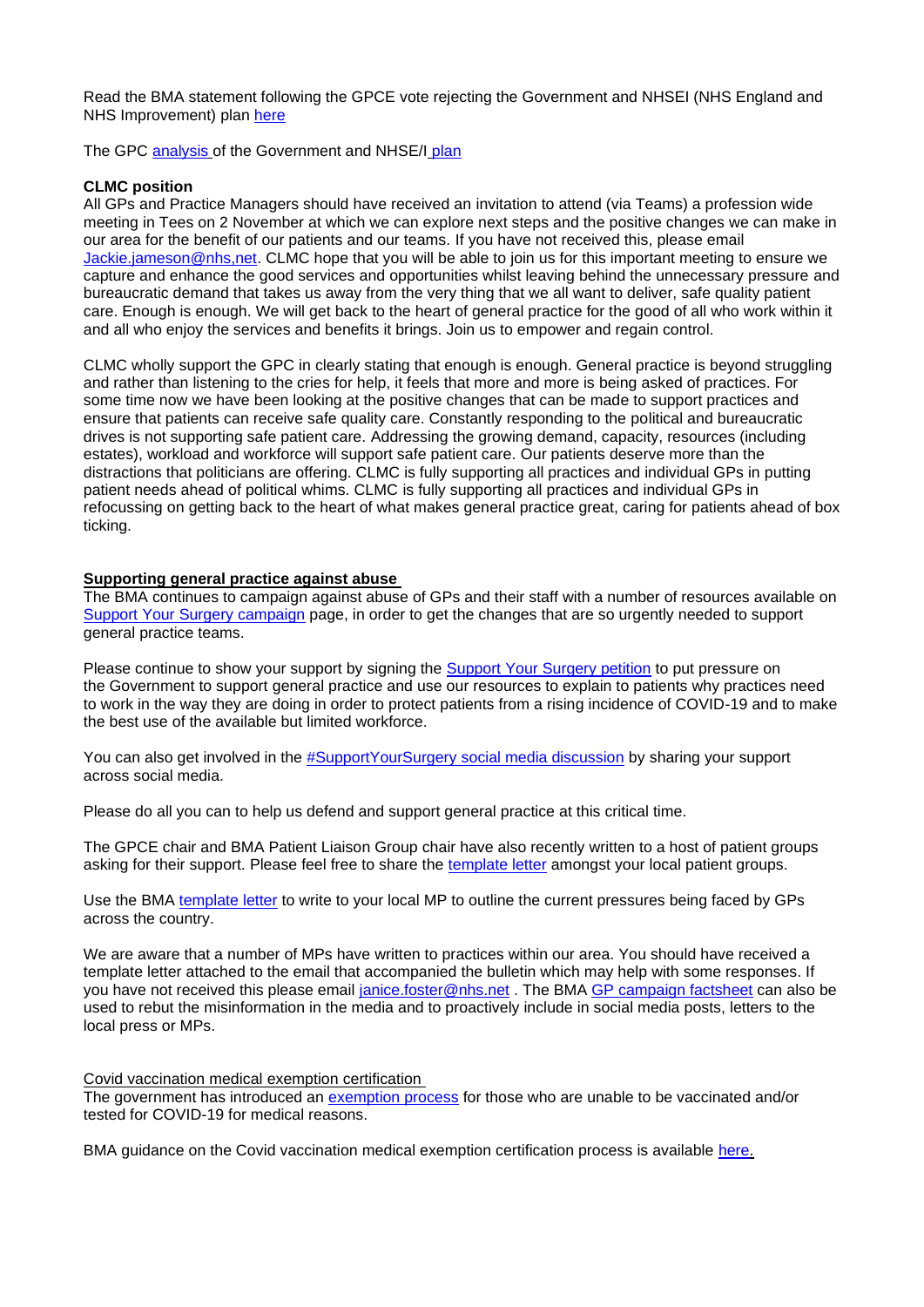# **Cameron Fund Christmas Appeal**

The Cameron Fund Christmas Appeal letter is available [here](https://www.clevelandlmc.org.uk/website/IGP367/files/2021%20Christmas%20Appeal%20letter%20Final%20LMCs.pdf)

#### **GPDF Newsletter**

The October GPDF Newsletter can be found [here](https://www.gpdf.org.uk/gpdf-newsletter-communique-october-2021/)

#### **Tees Valley Training Hub opportunity: Pharmacy Educational Supervisor Training 2022 - Closing date Fri 31 Dec**

Booking for HEE's Educational Supervisor training sessions which will be delivered online throughout 2022 is now open.

There are 3 cohorts scheduled and two dates per cohort available for each session. Delegates can apply for one or more sessions depending on need; it is not necessary to do them all. Learners also have the option to split their sessions across the cohorts, depending on their availability.

The closing date for registration is Friday 31 December 2021 and the sessions can be booked by this link: [Educational Supervisor Training booking form](https://healtheducationyh.onlinesurveys.ac.uk/educational-supervisor-training-2022) or through these flyers: [January –](https://www.clevelandlmc.org.uk/website/IGP367/files/ES%20Webinar%202022%20dates%20Jan-Mar.pdf) March [April –](https://www.clevelandlmc.org.uk/website/IGP367/files/ES%20Webinar%202022%20dates%20Apr-Jun.pdf) June [September –](https://www.clevelandlmc.org.uk/website/IGP367/files/ES%20Webinar%202022%20dates%20Sep-Nov.pdf) November

Please contact [medicinesoptimisation.north@hee.nhs.uk](mailto:medicinesoptimisation.north@hee.nhs.uk) if you have any questions.

#### **Research on providing annual health checks for autistic people**

UCL's Centre for Research in Autism and Education [\(CRAE\)](https://crae.ioe.ac.uk/) is conducting a research project to understand the views of primary health care professionals on the value and feasibility of providing annual health checks for autistic people. By taking part, participants have the chance to shape policy recommendations and provide their opinions regarding the implementation of annual health checks for autistic people.

They are inviting GPs, nurses and other primary health care professionals in England who are involved in the implementation of other health checks (e.g., learning disability health checks, diabetes annual reviews etc) to take part in a short [survey.](https://bit.ly/ahc-register-interest)

Participants *do not* require any expertise in autism. Find out more by contacting Jade at *i.davies@ucl.ac.uk.* 

#### **BMA Webinar, BMA Members only - The Health and Care Bill**

The BMA is holding a member [webinar on the Health and Care Bill: What it means for you and what you can](https://events.bma.org.uk/the-health-and-care-bill/registration)  [do about it](https://events.bma.org.uk/the-health-and-care-bill/registration) – on Wednesday 17th November, 7-8pm.

The webinar will include:

- A breakdown by Dr David Wrigley, Deputy Chair of BMA Council, of what the Bill means and our lobbying activity so far
- Presentation of our new activism pack and the different steps members can take to help campaign for key changes to the Bill

The BMA believes that if this Bill is passed, it will usher in drastic changes to the NHS in England, impacting the working lives of doctors, and that urgent and significant changes must be made to it.

Therefore, the BMA encourage all members to [register now](https://events.bma.org.uk/the-health-and-care-bill/registration) and attend this event to learn more about the Bill and what you can do about it.

If you have any questions about the event, please contact [tbramwell@bma.org.uk.](mailto:tbramwell@bma.org.uk)

For further information about the Bill and the BMA's work in this area, visit: [www.bma.org.uk/hcb](http://www.bma.org.uk/hcb)

**GPC GP Bulletin** Read the GP bulletin [here.](https://bma-mail.org.uk/t/JVX-7LCE9-EC5E0CEA0D8A5317JCJOU4BA186991484320BE/cr.aspx)